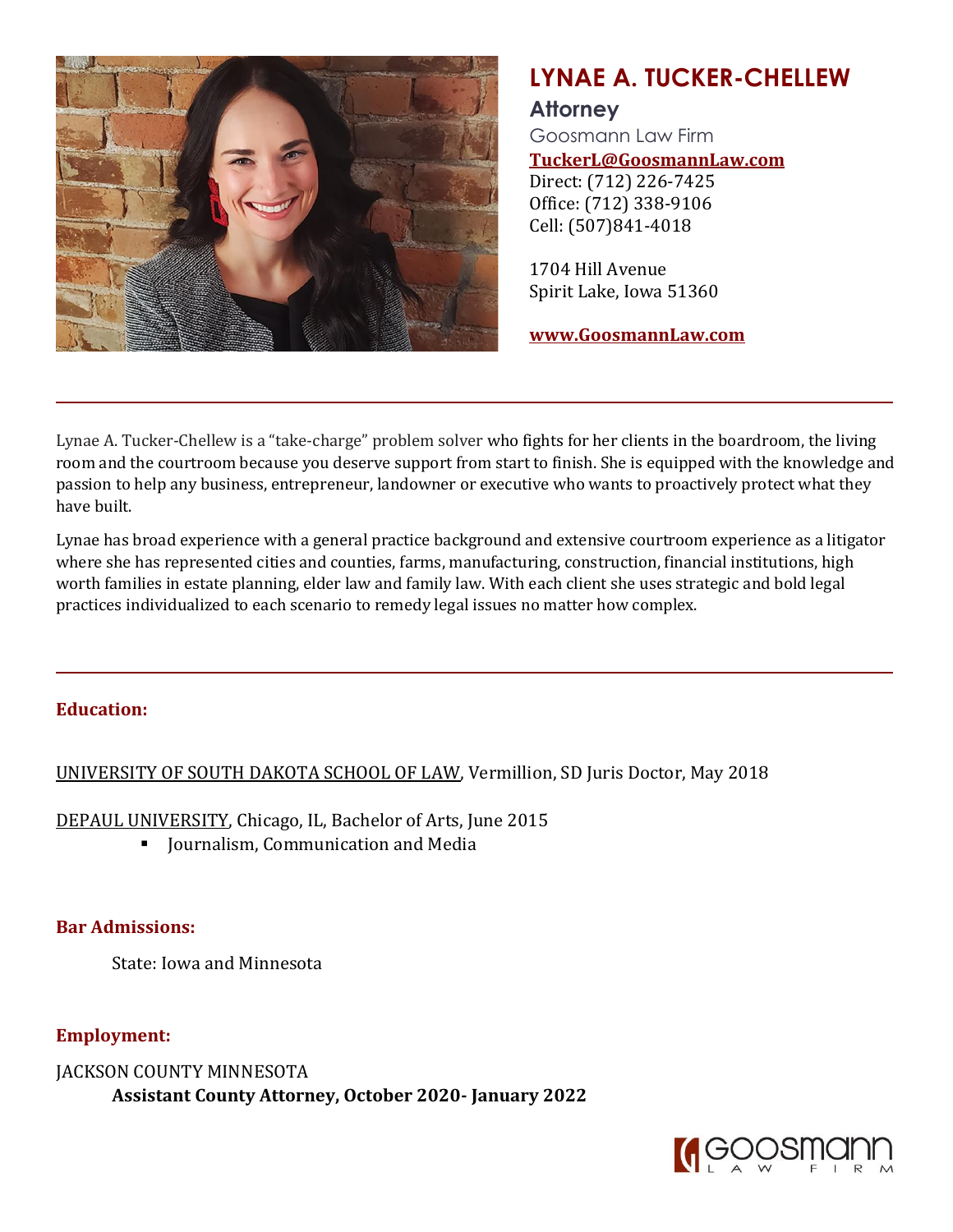#### COSTELLO, CARLSON, BUTZON AND SCHMIT, LLP

## **Associate Attorney, September 2019– October 2020**

- City Attorney for 2 cities in Martin County
- Registered Parents' Attorney related to Child Protection matters
- Court appointed attorney handling child protection, paternity, commitment and guardianship matters
- Practiced transactional law and litigation relating to real estate, estate planning, guardianship/conservatorship, business and some family law matters

## STATE OF IOWA, DISTRICT 3A

## **Law Clerk, August 2018 – August 2019**

- Conducted legal research on a variety of judicial concerns
- Drafted and edited judicial rulings
- Assisted 5 Judges across 11 counties in judicial proceedings including drafting jury instructions, analyzing motions and applying legal reasoning to legal arguments

# GUNDERSON, PALMER, NELSON AND ASHMORE, LLP

## **Summer Associate, 2017**

- Researched and analyzed complex civil and transactional legal issues and wrote memos and briefs for submission to a supervising attorney
- Focused specifically on employment law and discrimination related cases
- Synthesized legal research and analyzed research into a coherent written memorandum or brief for submission to a client or court
- Anticipated and mitigated potential legal problems within the law firm or for a client — and developed strategies to avoid costly litigation and reduce potential areas of risk
- Conducted client meetings and attended court hearings in Rapid City and Deadwood

# SIOUX CITY HUMAN RIGHT COMMISSION

# **Summer Legal Research Intern, June 2015 – August 2016**

- Researched and wrote investigative reports
- Determined cause findings and no probable cause regarding complaints filed with the commission
- Gathered and analyzed research data, such as statutes, decisions, and legal articles, codes, and documents
- Met with clients and other city attorneys during cause finding investigations

# **Professional Organizations:**

- MN State Bar
- IA State Bar
- Alpha Xi Delta, Epsilon Chapter Corporation Board